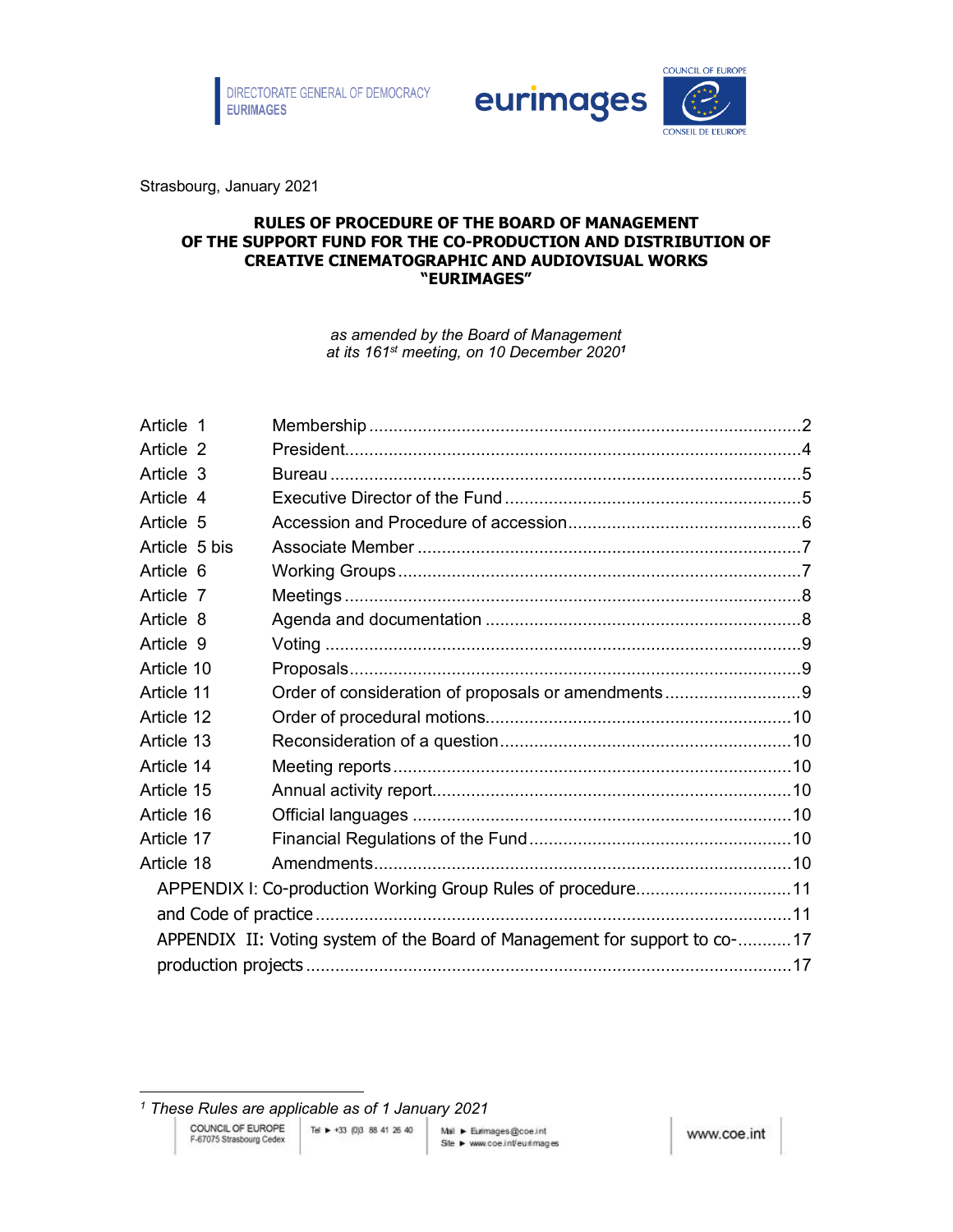## <span id="page-1-0"></span>**Article 1 Membership**

1. The "members" of the Board of Management (hereinafter called "the Board") shall be representatives of the governments of member states of the Support Fund for the coproduction and distribution of cinematographic and audiovisual works (hereinafter called "the Fund").

The role of representatives is twofold:

- a) He/She represents the interests of his/her own country in the definition of the policy of the Fund.
- b) He/She contributes his/her expertise in the cinema field in the decision- making process.

Representatives must:

- 1. Be able to devote sufficient time to prepare thoroughly the meetings of the Fund
- 2. Be constantly in contact with the film professionals of his/her country
- 3. Possess a good knowledge of film business practices
- 4. Possess a good knowledge of film dramaturgy (appreciation of the script and key artistic elements)
- 5. Possess a good knowledge of English and (preferably) French.
- 2. Any appointment of a member of the Board must be communicated by means of an official letter from the competent national authorities. This letter should be addressed to the Executive Director of the Fund via the national Permanent Representation to the Council of Europe. Each delegation must be composed at least by two National Representatives who can alternatively participate in the Co-production Working Group (see Article I.5 of Appendix I). Any member of the Board may be replaced by a person whose name, position and function have previously been notified to the Executive Director of the Fund by the competent authorities. The provisions laid down in Articles 1.4 and 1.5 shall also apply to anyone replacing a representative or substitute member. The names and professional contact details of the national representatives are published on the website of Eurimages and can also be published in other Eurimages publications.

The competent national authorities shall keep in mind the equal opportunities policy pursued by the Council of Europe which aims to achieve parity in the number of men and women in its Executive Committees.

3. Any member of the Board may be accompanied by advisers or experts who, at the member's request and with the consent of the President of the Board, may speak at the meeting.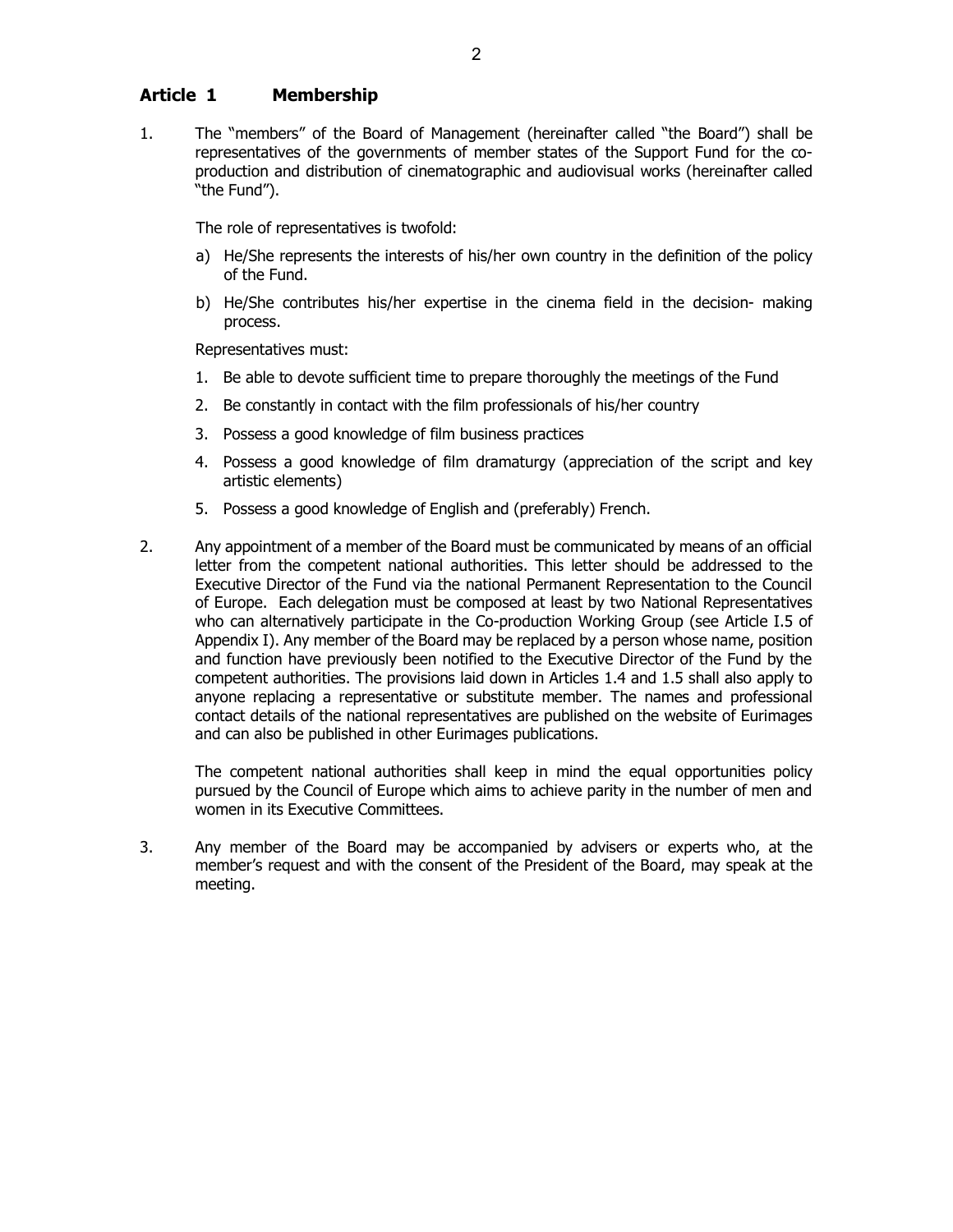4. Any member of the Board of Management (President, representatives or substitutes) shall be required to declare under the conditions defined hereafter any financial or personal interests which could distort his/her judgment during the award of financial support and hinder the impartial and objective performance of his/her duties.

a) With regard to Eurimages, the following shall be deemed to constitute financial or personal interests:

- current paid employment in a private entity in the audiovisual sector,
- previous employment or collaboration in a private entity in the audiovisual sector in the 12 months having preceded the appointment as representative or substitute<sup>2</sup>,
- partner or shareholder status in a private company in the audiovisual sector,
- family ties with a person having financial interests in a public or private entity in the audiovisual sector.

The members of the Board of Management shall be free to declare any other factors which might, in their own judgment, constitute a financial or personal interest going beyond the above definition (for example unpaid activity, non-family personal link, activity outside the audiovisual sector, etc.) which could hinder the impartial and objective performance of their duties.

b) Any member of the Board with a financial or personal interest in a project or item on the agenda shall neither participate in the examination nor vote on the projects or item in question during the plenary meeting or working groups. The member in question shall inform, preferably via the online platform, the President or the Executive Director once the first meeting agenda is issued, and preferably no later than four weeks prior to the plenary meeting or the working group at which the project or item is likely to be examined. The President shall rule whether or not such a conflict of interest exists and immediately notify the member concerned of his/her decision. If the conflict of interest is confirmed, the member concerned shall be replaced for the examination and vote on the projects or item concerned in accordance with paragraph 2 above, provided that the project in question is on the agenda when the examination of projects or the meeting in question begins.

c) At the beginning of each meeting of the Board of Management and the working groups deciding on the award of financial support, the President of the meeting will ask the participating members whether or not there are any conflicts of interests which have not been declared beforehand in conformity with point b) above. If a conflict of interest is declared on this occasion by a member of the Board of Management, the other members of the Board participating in the meeting in question shall decide by majority vote how this conflict of interests should be dealt with. The declarations made by the participants and any decisions taken by the Board of Management shall be mentioned in the minutes of the meeting.

d) If the President of the Board of Management declares a financial or personal interest in a project or item on the agenda, the other members of the Bureau shall collectively rule whether or not such a conflict of interest exists and how this conflict of interests should be dealt with.

5. Further to the appointment and on an annual basis thereafter, each member of the Board of Management (representative and substitute) as well as the President, shall sign a declaration whereby she/he acknowledges that the proceedings of the Board of Management, including all information exchanged during the plenary meetings and the meetings of Working Groups and of the Bureau, are subject to strict confidentiality and cannot be disclosed to third parties.

<span id="page-2-0"></span> $2$  If a person has been closely involved in a given project the conflict of interest remains, even after the 12-month rule has expired.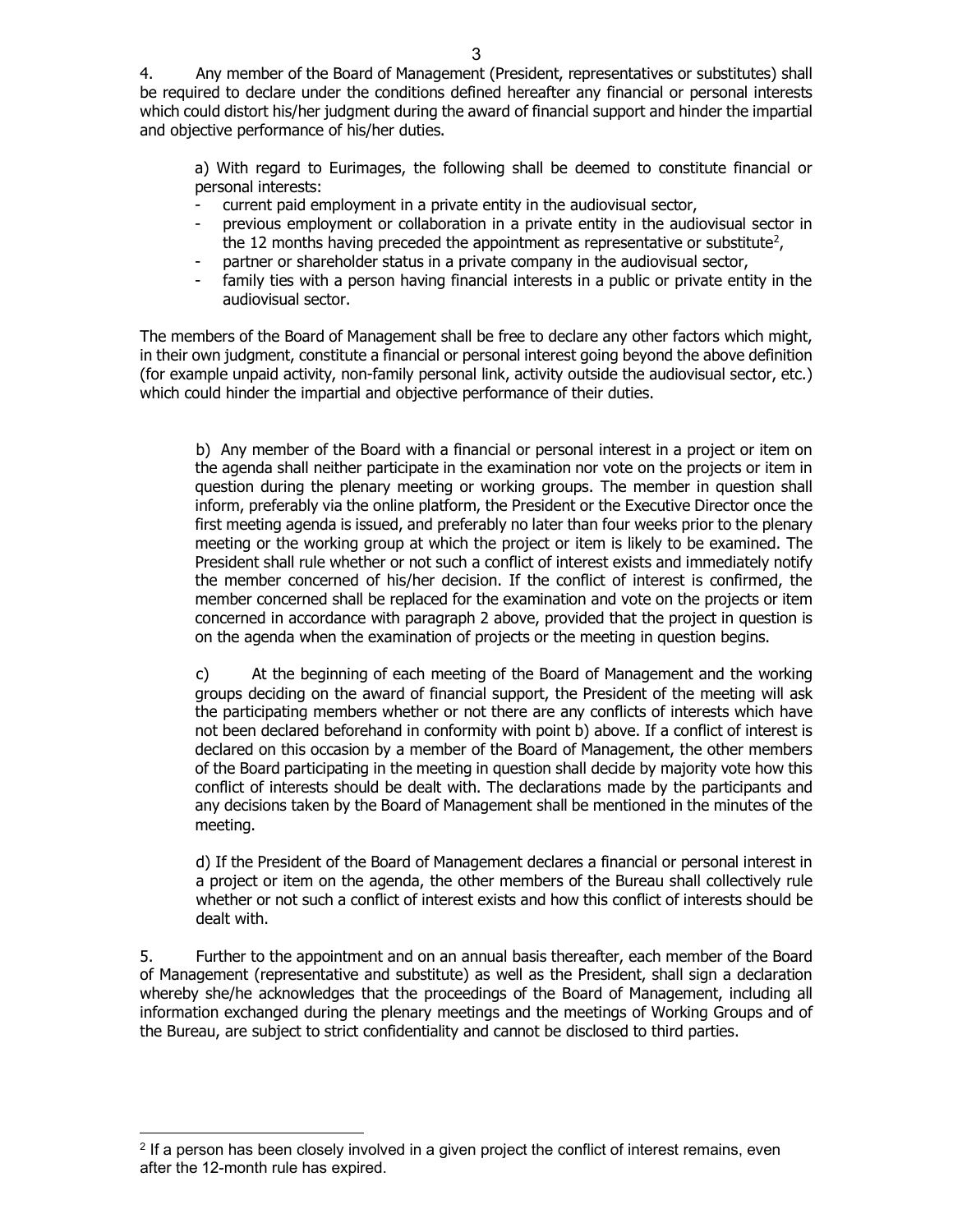## <span id="page-3-0"></span>**Article 2 President**

1. The Board shall elect its President; only member states of the Fund may nominate candidates.

The President's term of office shall be four years renewable; the outgoing President shall in principle be eligible for re-election only once.

2. The President shall conduct proceedings and draw conclusions whenever he/she considers it necessary, and may call to order any speaker who fails to keep to the subject under discussion or to abide by the Board's terms of reference.

The President shall represent the Fund in the context of general policy drawn up by the Board of Management in the sphere of cinematic and audiovisual works and shall report back to the Board of Management on these questions.

- 3. The President shall not vote in the Board meetings. If the President is absent or otherwise unable to take the Chair, he/she shall appoint a Vice-President to replace him/her. If both Vice-Presidents are absent, the President shall be replaced by a member of the Bureau appointed by the latter. If both Vice-Presidents and Bureau members are absent, the President shall be replaced by a member of the Board appointed by the Board. If a Vice-President, a Bureau member or a Board member chairs the meeting, he/she shall retain the right to vote on behalf of the member state he/she represents.
- 4. The election of the President shall require a two-thirds majority of the votes cast as defined in Article 9 paragraph 2 below, at the first ballot, and a simple majority at the second ballot, representing half the sum of the annual contributions of member states to the Fund for the current year.
- 5. Whenever possible, the President shall be appointed at the end of the meeting preceding expiry of the outgoing President's term of office. Otherwise, the President shall be appointed at the beginning of the meeting following expiry of the outgoing President's term of office, in which case the Executive Director of the Fund shall act as interim President.
- 6. The President's expenses (eg. official travels, representation expenses etc.) are covered by a sum annually decided by the Board and included in the budget of the Fund.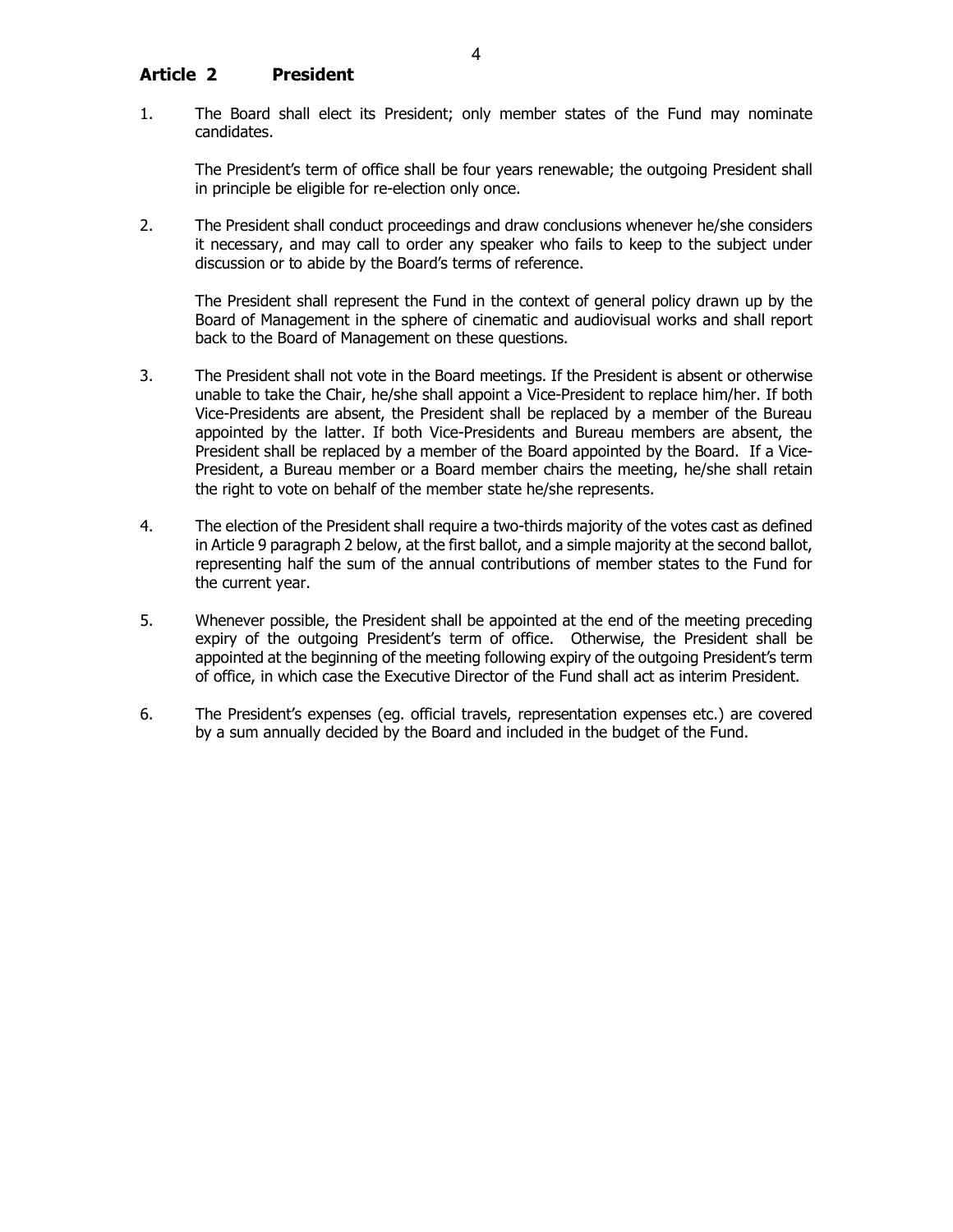## <span id="page-4-0"></span>**Article 3 Bureau**

1. The Bureau comprises the President, two Vice-Presidents and four Board members. The secretariat shall attend all Bureau meetings.

The Board appoints the two Vice-Presidents (of which one to be appointed from the major contributors) and the four Bureau Members.

Except the President, each member is appointed for a mandate of two years renewable once. Where possible, a gender balance amongst the members of the Bureau will be ensured.

Meetings of the Bureau can also be held remotely.

- 2. The Board delegates to the Bureau the following responsibilities:
	- to prepare the meetings of the Board of Management;
	- to assist the President in directing the work of the Board;
	- to provide continuity of management between Board meetings;
	- to determine before each meeting the amount of funds available for granting aid;
	- to monitor the implementation of the Rules of Procedure and Code of Practice governing the Co-production Working Group, as reproduced in Appendix I of these Rules;
	- to ensure that at least two member states, which are not direct beneficiaries of the distribution and/or cinema support programmes, are members respectively of the Distribution Working Group and of the Cinemas Working Group;
	- to determine, on the basis of the proposals of the Secretariat and in collaboration with the Co-production Working Group, the amount awardable to each project;
	- to prepare the annual policy meeting of the Board;
	- to prepare the budget guidelines and apportionment of funds among the various activities, for submission to the Board;
	- to carry out any other specific additional task as delegated by the Board.
- 3. The Bureau may decide to invite one or more members of the Board of Management to its meetings.
- 4. The Bureau may not deliberate unless at least four of its members are present.

#### <span id="page-4-1"></span>**Article 4 Executive Director of the Fund**

- 1. The Executive Director of the Fund shall be appointed for four years by the Secretary General of the Council of Europe, after consultation with the Board. The appointment shall be renewable.
- 2. Under the authority of the Secretary General, the Executive Director shall be responsible for proper operation of the Fund, carrying out the instructions and decisions of the Board of Management, reporting to the Board of Management and keeping the Chair and the Bureau informed.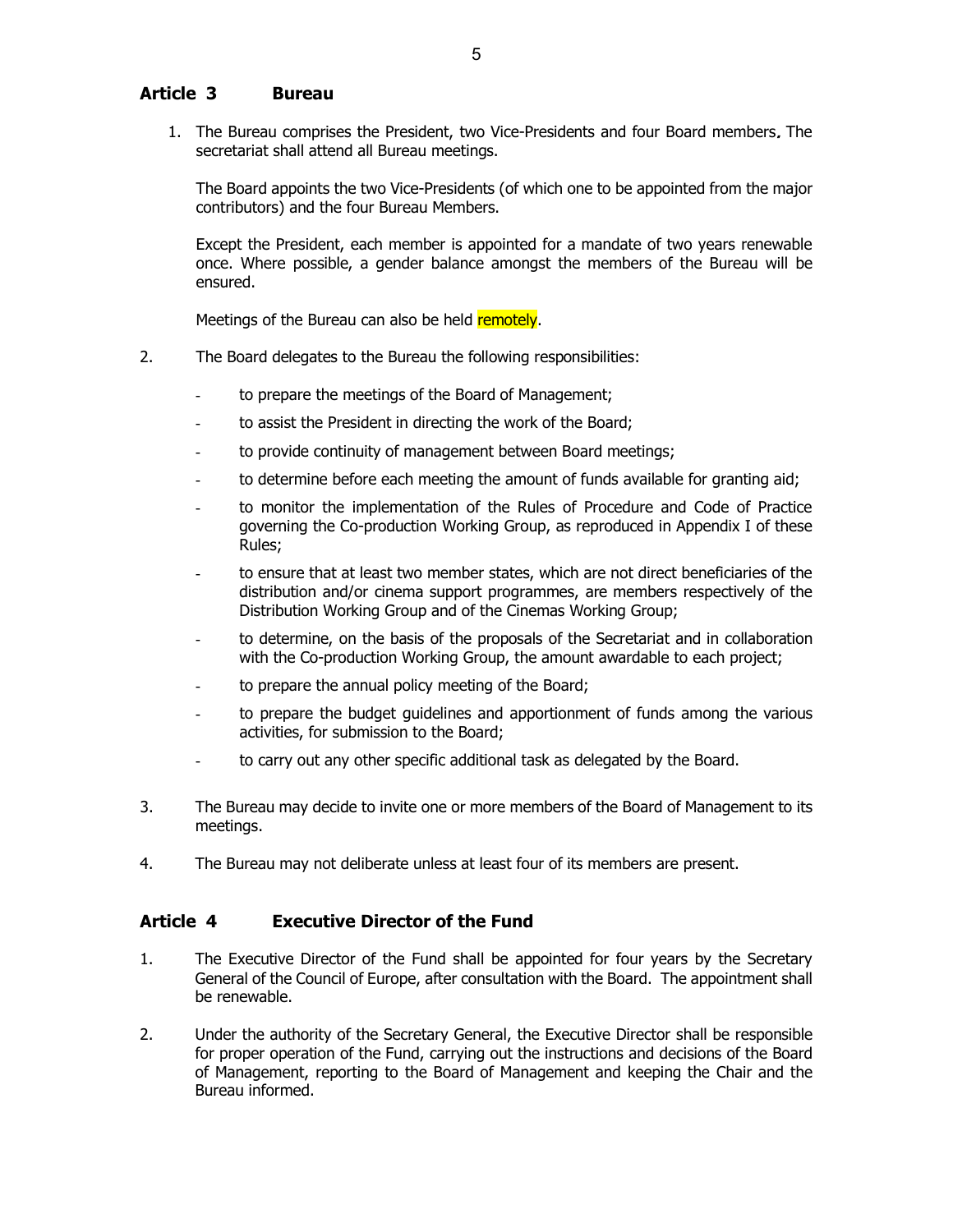- <span id="page-5-0"></span>1. Any Member State of the Council of Europe may, at any time, indicate to the Secretary General its intention to join the Fund as a member or "associate member".
- 2. A non-Member State of the Council of Europe may accede to the Fund first as an "associate member" for a period of at least four years and thereafter as a full member, provided that its application for membership is unanimously accepted by the Fund's Member States. The European Union may also accede to the Fund on the same condition.
- 3. The Fund's Member States, represented on the Board of Management, shall agree with any new member or "associate Member State" upon the percentage of its annual financial contribution in relation to the total amount contributed to the Fund by States.
- 4. Any Member State or "associate Member State" may withdraw from the Fund upon giving six months' notice expiring at the end of the financial year.
- 5. In order to enable the Board to assess the situation in the applicant country and for the latter to assess the obligations which membership entails, the following procedure shall be applied:
	- a. The applicant country shall inform the Secretary General of the Council of Europe of its interest in joining Eurimages.
	- b. The Secretary General shall forward the request to the Board of Management, which shall write to the applicant country to request a report describing the situation in terms of the following legal, structural and material criteria. The Board shall decide whether the criteria are satisfied.
		- The applicant country must have legislation to protect copyright and intellectual property and regulate the audiovisual sector in the spirit of the Council of Europe Convention on Transfrontier Television, the Convention on Copyright and Neighbouring Rights and the Council of Europe Convention on Cinematographic Co-Production.
		- Internationally and in the framework of international trade negotiations, it must have protected itself in the cultural sphere against the most-favoured nation clause (WTO).
		- It must have a national production support system and an authority with responsibility for cinema.
		- It must have a technical infrastructure linked to the audiovisual production apparatus, and a structured distribution and cinema network.
	- c. For practical reasons relating to the calculation of the member states' contributions, the applicant country must supply statistical data on cinematographic production (national productions, majority and minority co-productions) for the ten years preceding the year of its accession. Furthermore, it must be able to supply to the European Audiovisual Observatory the number of admissions in theatres by all the films released in the national territory. To that end, the applicant country should have an independent technical infrastructure for collecting cinematographic data.
	- d. The Board of Management shall examine the report and ask the applicant country to send a delegation to a meeting of the Board of Management to present its report. The Board of Management may request any clarification it finds necessary on that occasion.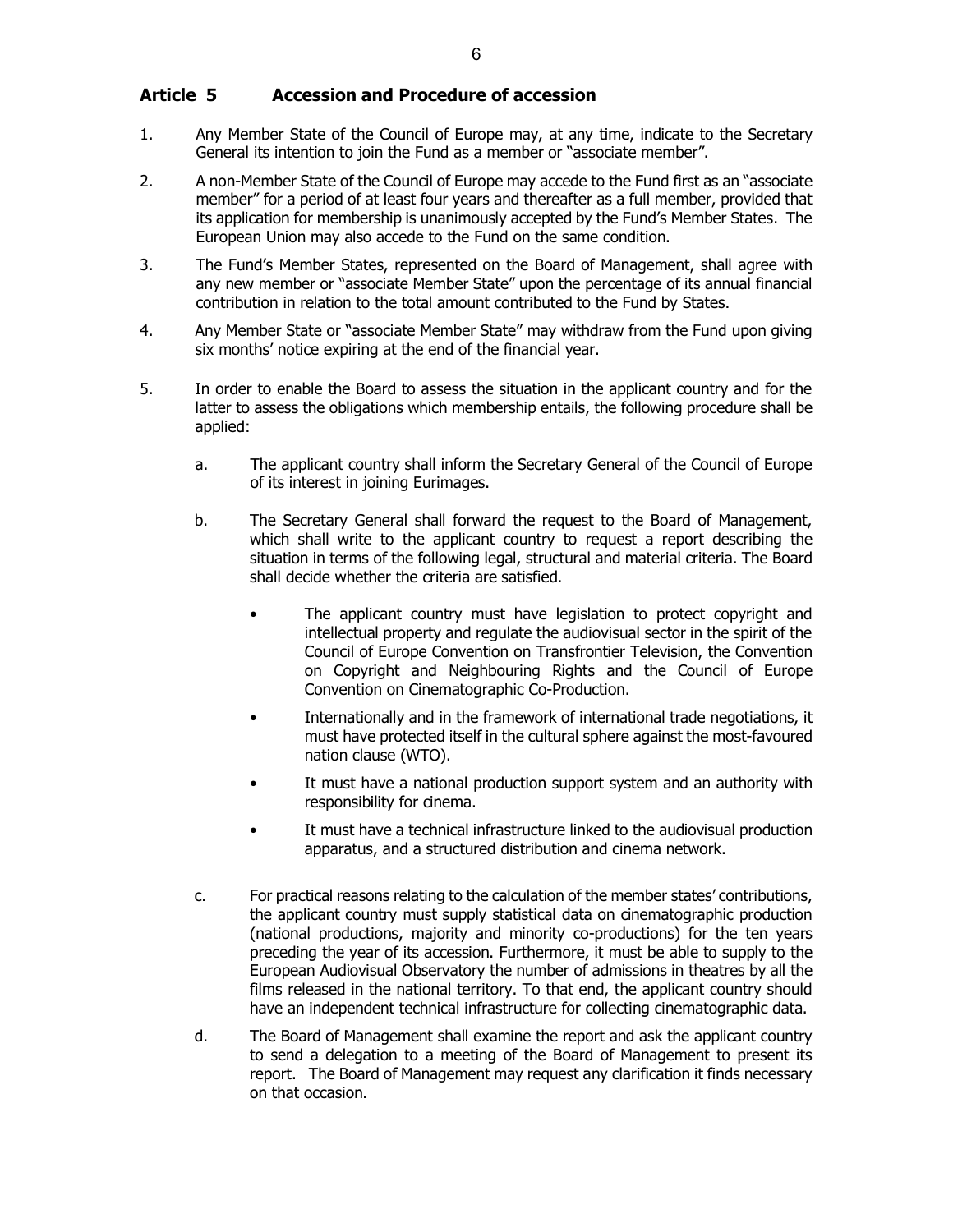e. For any new member state, the percentage of its annual financial contribution in relation to the total amount contributed by the states to the Fund is determined according to the scale adopted by the Board of Management and described under Article 9 of the Financial Regulations of the Fund.

## <span id="page-6-0"></span>**Article 5 bis Associate Member**

The status of "associate member" is equivalent to the one of full member of the Fund except for decisions concerning the policy of the Fund, which can only be taken by full members in accordance with Article 9 below.

## <span id="page-6-1"></span>**Article 6 Working Groups**

6.1. The Board shall set up specific working groups composed of a limited number of Board members, to prepare its decision-making. The Board shall decide the terms of reference of the working groups, which shall report to it on their work.

Except for the Co-production Working Group, Board members shall in principle enrol in only one working group.

Without prejudice to the previous provision, members representing countries benefitting from the Cinemas Support Programmes shall be permitted to participate in two working groups.

Rotation amongst member States in the composition of the working groups is strongly recommended.

Meetings of the working groups and ad hoc study groups can also be held remotely.

a. Co-production Working Group

The co-production working group examines applications for co-production aid. This working group shall be comprised of representatives of at least 18 member states, drawn by lot electronically, if possible, in a manner which secures geographical diversity and gender equality. Different members shall be chosen for each meeting. The Rules of Procedure and Code of Practice of this working group figure in Appendix I of these Rules.

b. Cinemas Working Group

The cinemas working group examines applications for the inclusion of new cinemas in the Eurimages network. This working group shall comprise a maximum of 12 member states, of which at least two shall not be direct beneficiaries of the cinema support programme. The working group shall elect a Chair for a renewable term of two years. The working group may invite other members to participate in its meetings. It shall present an aid proposal to the Board, which shall vote by a show of hands.

c. Promotion Working Group

The promotion working group proposes actions to promote the Fund on the basis of proposals drawn up by the Executive Director. This working group shall comprise a maximum of 12 member states chosen in such a manner as to ensure geographical diversity. The working group shall elect a Chair for a renewable term of two years. The working group may invite other members to participate in its meetings. It shall present action proposals to the Board, which shall vote by a show of hands.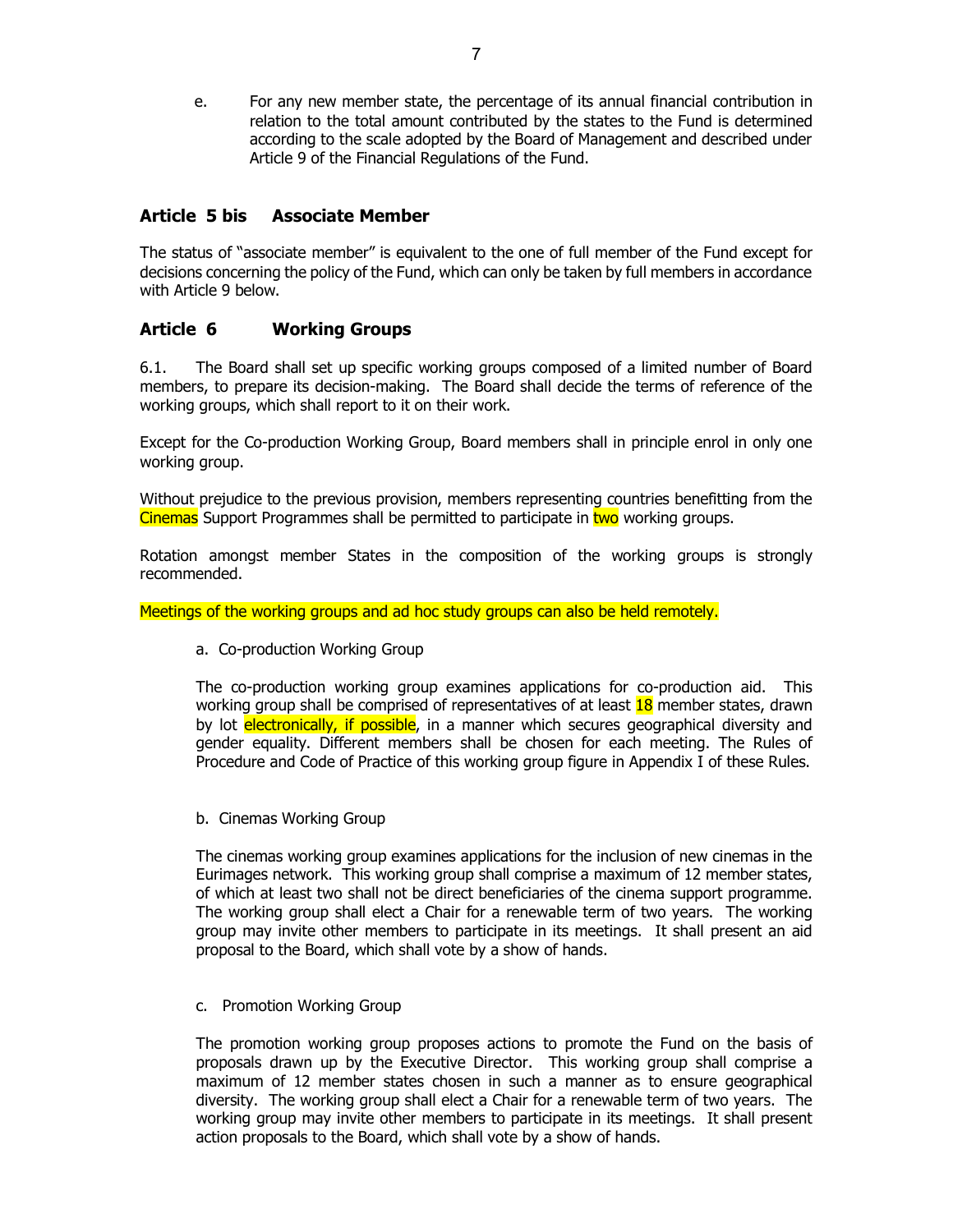#### d. Gender Equality and Diversity Working Group

The Gender Equality and **Diversity** working group contributes to the elaboration of a gender and diversity policy for the Fund. Its proposals, to be submitted to the Board of Management, shall be in line with the Gender and Non-Discrimination Mainstreaming policy of the Council of Europe. This working group shall comprise a maximum of 12 member states chosen in such a manner as to ensure geographical and gender diversity. The working group shall elect a Chair for a renewable term of two years. The working group may invite other members to participate in its meetings. It shall present proposals to the Board, which shall vote by a show of hands.

6.2. The Board may set up one or more ad hoc study groups comprising a limited number of Board members to examine specific questions. The Board shall decide on the terms of reference of the study groups, which shall report to the Board on their work.

# <span id="page-7-0"></span>**Article 7 Meetings**

1. The Board shall in principle hold three meetings a year, plus an annual policy meeting. It shall set the dates of its meetings on the basis of proposals from the Secretariat.

The policy meeting will take place preferably by the time of the third meeting of the Board.

- 2. Meetings shall be convened by the Executive Director of the Fund, after consultation with the President of the Board, at least one month before the start of the meeting.
- 3. Unless it decides otherwise, the Board's meetings shall not be public.

## <span id="page-7-1"></span>**Article 8 Agenda and documentation**

- 1. The Executive Director shall draw up the draft agenda for the Board's meeting after consulting the President. The agenda shall be adopted by the Board at the beginning of its meeting.
- 2. Documents requiring a decision shall be published online on the Board of Management platform in the official languages at least three weeks before the start of the meeting at which the decision is to be taken. However, if no member objects, the Board may exceptionally consider a document submitted later, and only in one of the official languages. Information technology shall be used wherever possible.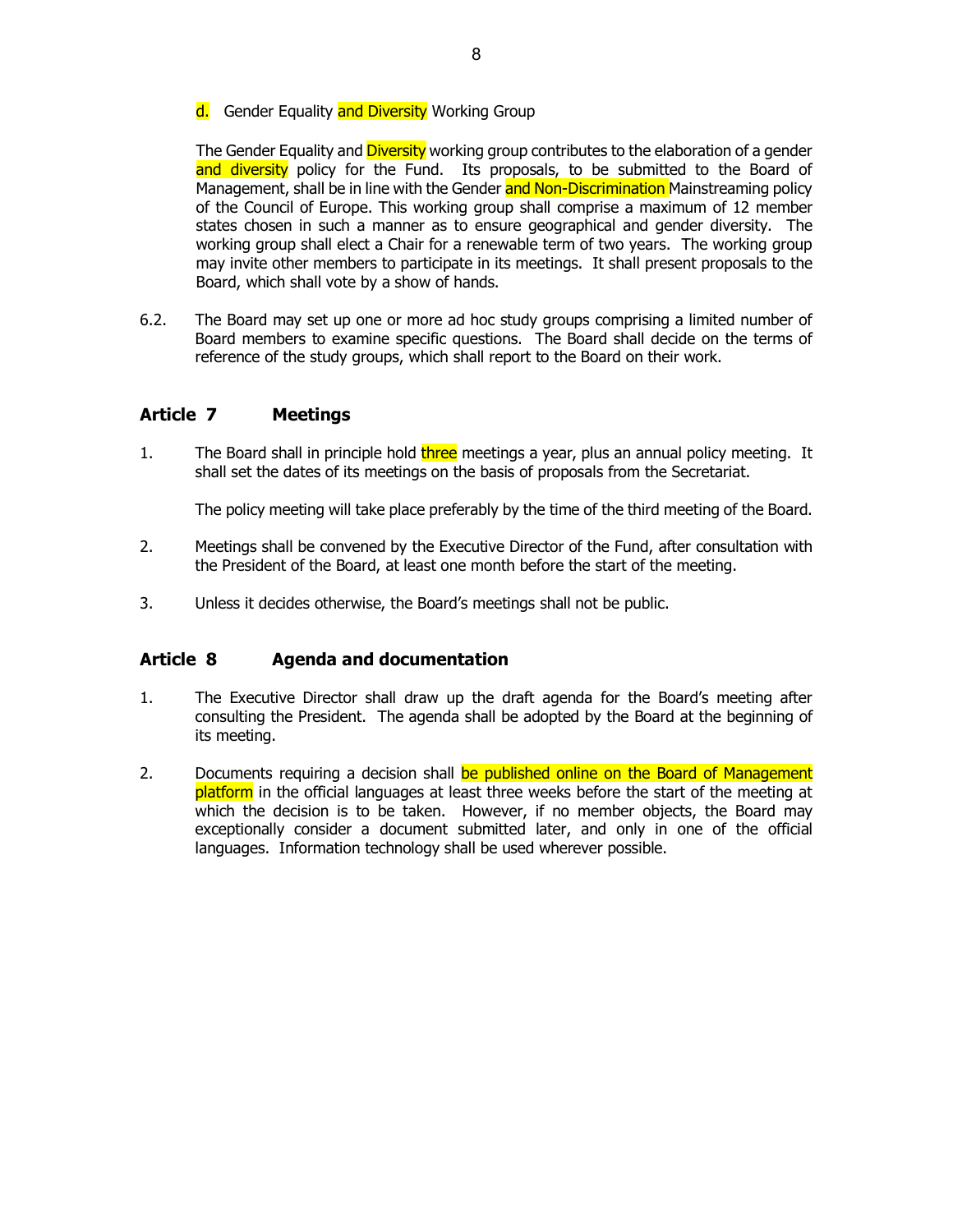# <span id="page-8-0"></span>**Article 9 Voting**

- 1. Each member of the Board shall have one vote. Where a member is accompanied by experts or advisers, only the member may take part in the vote.
- 2. The Board decisions shall be taken by a two-thirds majority of the votes cast, each of the Fund's member states having one vote. Decisions thus taken shall be valid provided the above-mentioned majority represents half the Fund's capital, calculated on the basis of the contribution of each of the Fund's member states for the current year.
- 3. In the event that a state fails to pay its annual contribution, the Bureau may propose to the Board, at its last meeting of the year, that the voting rights of the member in question be suspended.
- 4. Procedural matters shall be settled by a majority of the votes cast. Where the question arises as to whether or not a matter is procedural, it may not be so regarded unless the Board so decides by a majority of two-thirds of the votes cast, as defined in paragraph 2 above.
- 5. For the purposes of these Rules, "votes cast" shall mean the votes of members cast for or against. Members abstaining shall be deemed not to have cast a vote.
- 6. The appointment of the Executive Director provided for in Article 4 shall require a twothirds majority of votes cast at the first ballot, as defined in paragraph 2 of this article and, at the second ballot, a simple majority representing half the annual contributions of member states to the Fund for the current year.
- 7. Decisions concerning project support shall be taken within the limits of the available funds.
- 8. With regard to applications for co-production aid, the voting procedure followed for examining projects and determining the amount of aid are set out in the Appendix II to these rules of procedure.
- 9. Voting by correspondence and proxy shall not be permitted.

#### <span id="page-8-1"></span>**Article 10 Proposals**

Any proposal shall be submitted in writing if a member so requests. In that case it shall not be discussed until it has been circulated.

## <span id="page-8-2"></span>**Article 11 Order of consideration of proposals or amendments**

- 1. Where several proposals relate to the same subject, they shall be put to the vote in the order in which they were submitted. In cases of doubt as to precedence, the President shall decide.
- 2. Where a proposal is the subject of an amendment, the amendment shall be put to the vote first. Where two or more amendments to a proposal have been submitted, the Board shall vote first on whichever departs furthest in substance from the original proposal. It shall then vote on whichever departs next furthest from the original proposal, and so on until all the amendments have been put to the vote. However, where the adoption of an amendment necessarily entails the rejection of another, the latter shall not be put to the vote. The final vote shall then be taken on the proposal as amended or not amended. Where the order of precedence is in doubt, the President shall decide.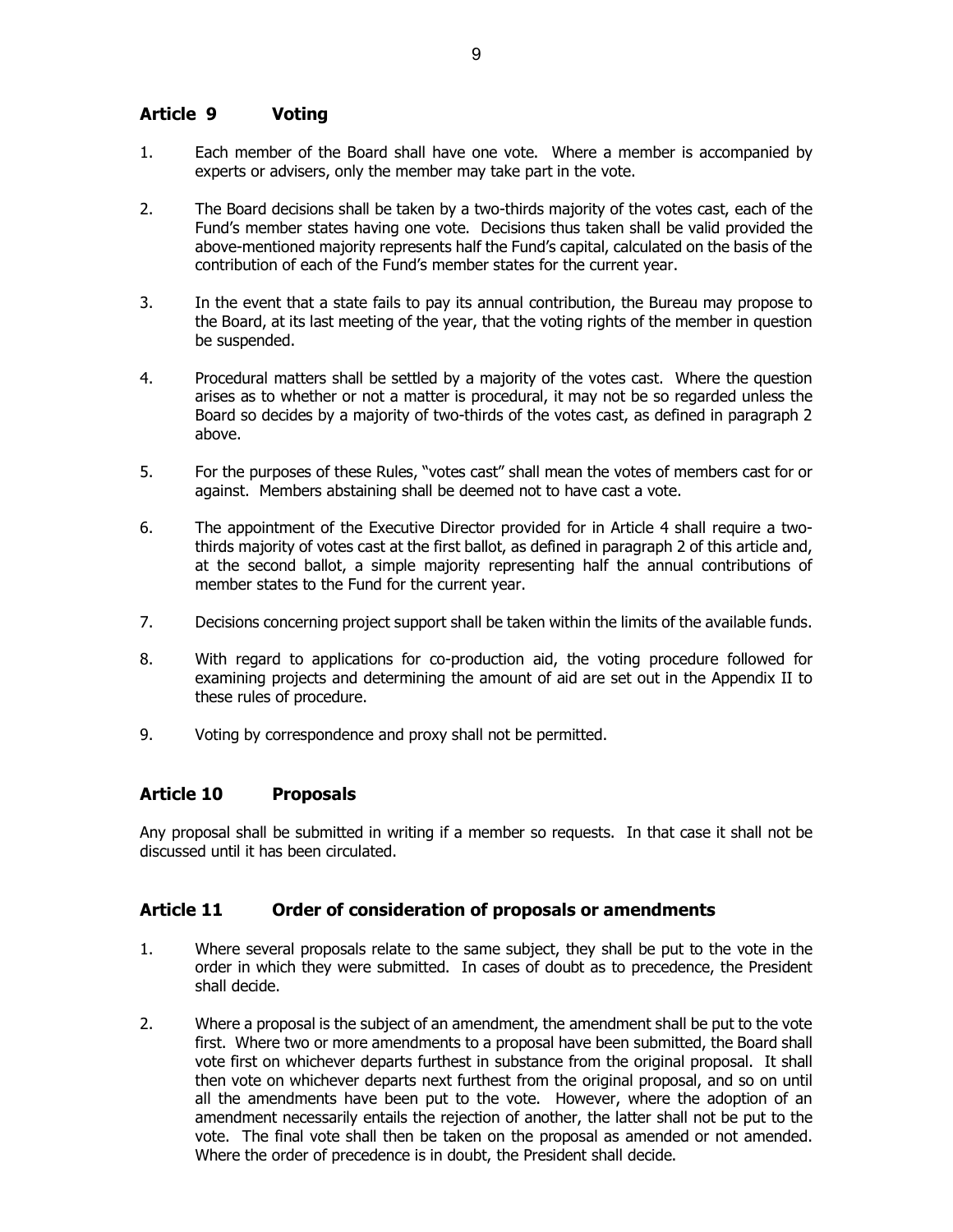- 3. Parts of a proposal or of an amendment may be put to the vote separately.
- 4. In the case of proposals with financial implications, the most costly shall be put to the vote first.

# <span id="page-9-0"></span>**Article 12 Order of procedural motions**

Procedural motions shall take precedence over all other proposals or motions except points of order. They shall be put to the vote in the following order:

- a. suspension of sitting;
- b. adjournment of discussion on the item in hand;
- c. postponement of a decision on the substance of a proposal until a specified date.

## <span id="page-9-1"></span>**Article 13 Reconsideration of a question**

When a decision has been taken, it shall be reconsidered only if a member of the Board so requests and if that request receives a two-thirds majority of the votes cast, as defined in Article 9, paragraph 2 above.

## <span id="page-9-2"></span>**Article 14 Meeting reports**

- 1. The Board's proceedings shall be the subject of a provisional report drawn up by the Executive Director of the Fund which shall be submitted to the Board at the start of the next meeting.
- 2. At the end of each meeting, the Executive Director of the Fund shall submit a summary of the decisions taken to the Board for approval.
- 3. The Secretariat will, on the Eurimages website, ensure the publication of the support decisions including the beneficiaries and the amounts granted.

#### <span id="page-9-3"></span>**Article 15 Annual activity report**

An annual activity report, drawn up by the Executive Director of the Fund is submitted for adoption to the Board of Management.

#### <span id="page-9-4"></span>**Article 16 Official languages**

The official languages of the Board shall be those of the Council of Europe.

## <span id="page-9-5"></span>**Article 17 Financial Regulations of the Fund**

The Board shall adopt the Financial Regulations of the Fund.

#### <span id="page-9-6"></span>**Article 18 Amendments**

These Rules of Procedure may be amended by a two-thirds majority as defined in Article 9, paragraph 2 above.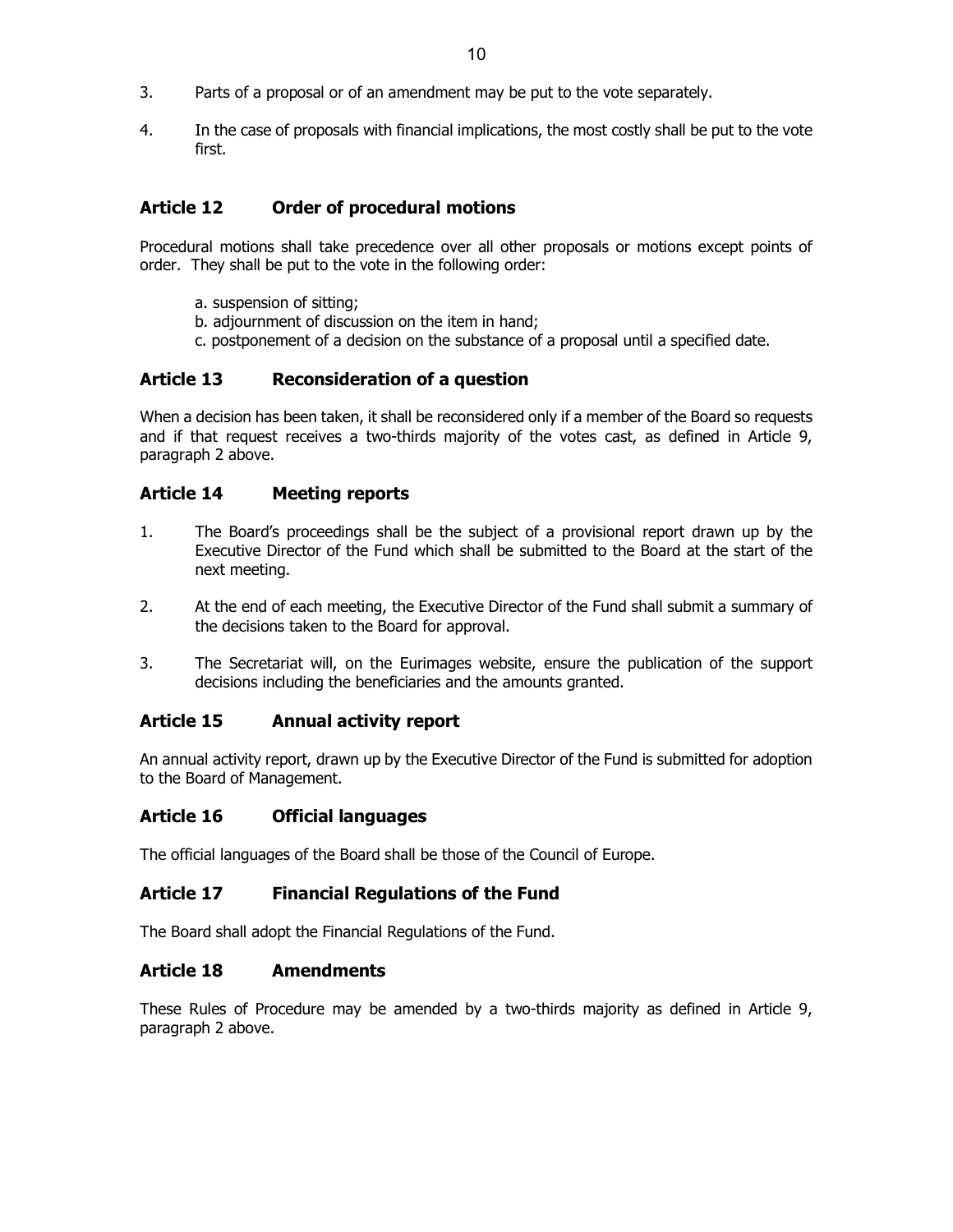## **APPENDIX I: Co-production Working Group Rules of procedure and Code of practice**

## <span id="page-10-1"></span><span id="page-10-0"></span>**I. Membership of the Co-production Working Group (CPWG)**

1. Each CPWG is composed of representatives of at least  $18$  member states, designated by the drawing of lot, if possible, electronically, whilst ensuring geographical and gender balance. Member states have been divided into the following geographical groups:

| Group                           | Group          | Group                     | Group                        | Group              | Group              |
|---------------------------------|----------------|---------------------------|------------------------------|--------------------|--------------------|
| Sub-Group 1 A<br>France         | <b>Denmark</b> | Albania                   | Bosnia<br>and<br>Herzegovina | Armenia            | Austria            |
| Sub-Group 1 A<br>Germany        | Estonia        | Cyprus                    | <b>Bulgaria</b>              | Georgia            | Croatia            |
| Sub-Group 1 A<br>Italy          | Finland        | Greece                    | Czech<br>Republic            | Lithuania          | Ireland            |
| Sub-Group 1 B<br><b>Belgium</b> | Iceland        | Portugal                  | Hungary                      | Poland             | Luxembourg         |
| Sub-Group 1 B<br>Russia         | Latvia         | Slovenia                  | Serbia                       | Romania            | <b>Netherlands</b> |
| Sub-Group 1 B<br>Spain          | Norway         | <b>North</b><br>Macedonia | Slovakia                     | Turkey             | Switzerland        |
| Sub-Group 1 B<br>Canada         | Sweden         | <b>Ukraine</b>            |                              | Montenegro         |                    |
| <b>7</b> countries              | 7 countries    | 7 countries               | 6 countries                  | <b>7</b> countries | 6 countries        |

- 2. Each member state is entitled to participate in at least one session of the CPWG within a cycle of 3 meetings. Cycles of meetings are defined by the Secretariat and approved by the Board of Management.
- 3. On a rotating basis, at least two member States of Group 1 (of which one of the member States of sub-group 1A and one or two of the member States of sub-group 1B) are permanently part of the CPWG. The other member States will be drawn from each of the other Groups successively in order to have at least 18 member States per CPWG. Subsequently, each CPWG is divided into three sub-groups  $(A, B, C)$ , which will meet alternately.The composition of the sub-groups shall be determined by the Bureau in close co-operation with the Secretariat in accordance with the need for a geographical and gender balance.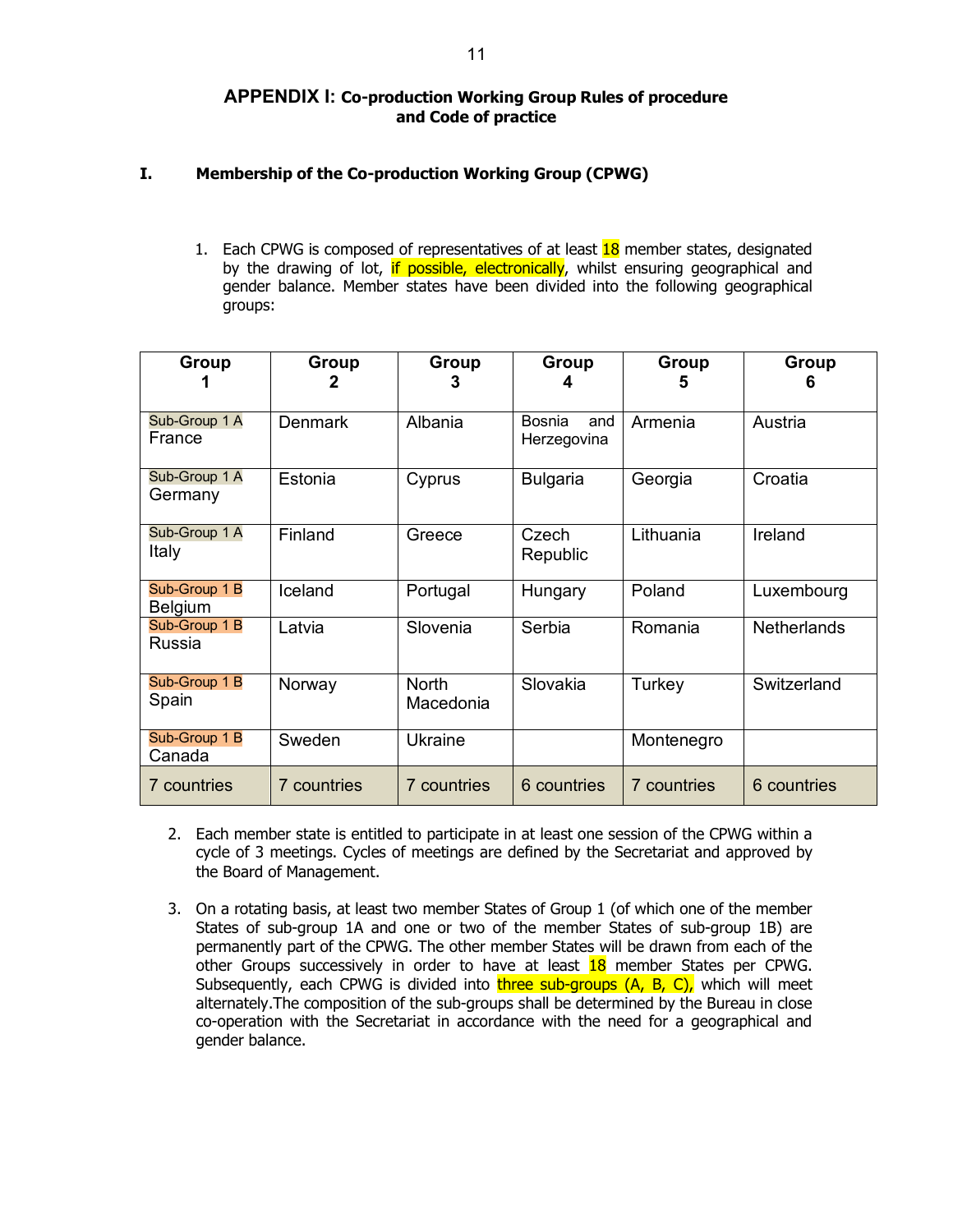- 4. Projects will be divided allocating, in so far as possible, animation, documentary, children's films, not traditionally scripted projects and projects asking for more than or equal to  $\epsilon$ 400 000 support, equally between the three sub-groups. The financial envelope allocated to the meeting will be distributed between each of the three sub-groups in proportion to the total amount of support requested by the projects allocated to each sub-group (only the minimum amounts approved by the Bureau will be taken into account).
- 5. When participating in a session of the CPWG, each member is bound by these Rules of Procedure and this Code of Practice.
- 6. National representatives on the Board of Management (BoM) who considers that they cannot ensure full participation in the CPWG have the right to withdraw from participating in the CPWG. This intention should be communicated during the Board of Management's meeting. The non-participation option is valid and binding for the whole cycle of 3 meetings as defined by the Secretariat and approved by the Board of Management.
- 7. A National Representative of a given member state on the BoM who does not exercise the non-participation option provided for in point I.6. but who, for any specific reason, might not be available for a given meeting of the CPWG can be replaced by another National Representative belonging to the same national delegation. If no replacement is possible, the member state will lose the right to participate in the CPWG for the whole cycle.

Without prejudice to the paragraph above, should the National Representatives of a given delegation be unable to attend the meeting due to budgetary restrictions in their member state or in case of force majeure, other than personal reasons (political events, major weather problems, earthquakes, strikes affecting air travel, attacks, a state of war, health risks, etc.), the Secretariat will endeavour to find a national delegation which, on voluntary basis, could replace the absent one. If no delegation volunteers, the Bureau may consider drawing lots between all the delegations to identify a suitable replacement. For the avoidance of all doubt, replacement shall only be possible at least one month before the start of the meeting of the Board of Management.

#### **II. Chairmanship of the CPWG**

- 1. The CPWG is chaired by the President of the Board of Management. The President may delegate the chairing of the CPWG to one of the Vice-Presidents, or the Executive Director or Deputy Executive Director.
- 2. The Chair of the CPWG has no voting rights.

The Secretariat will draft the list of eligible projects to be assessed by the CPWG.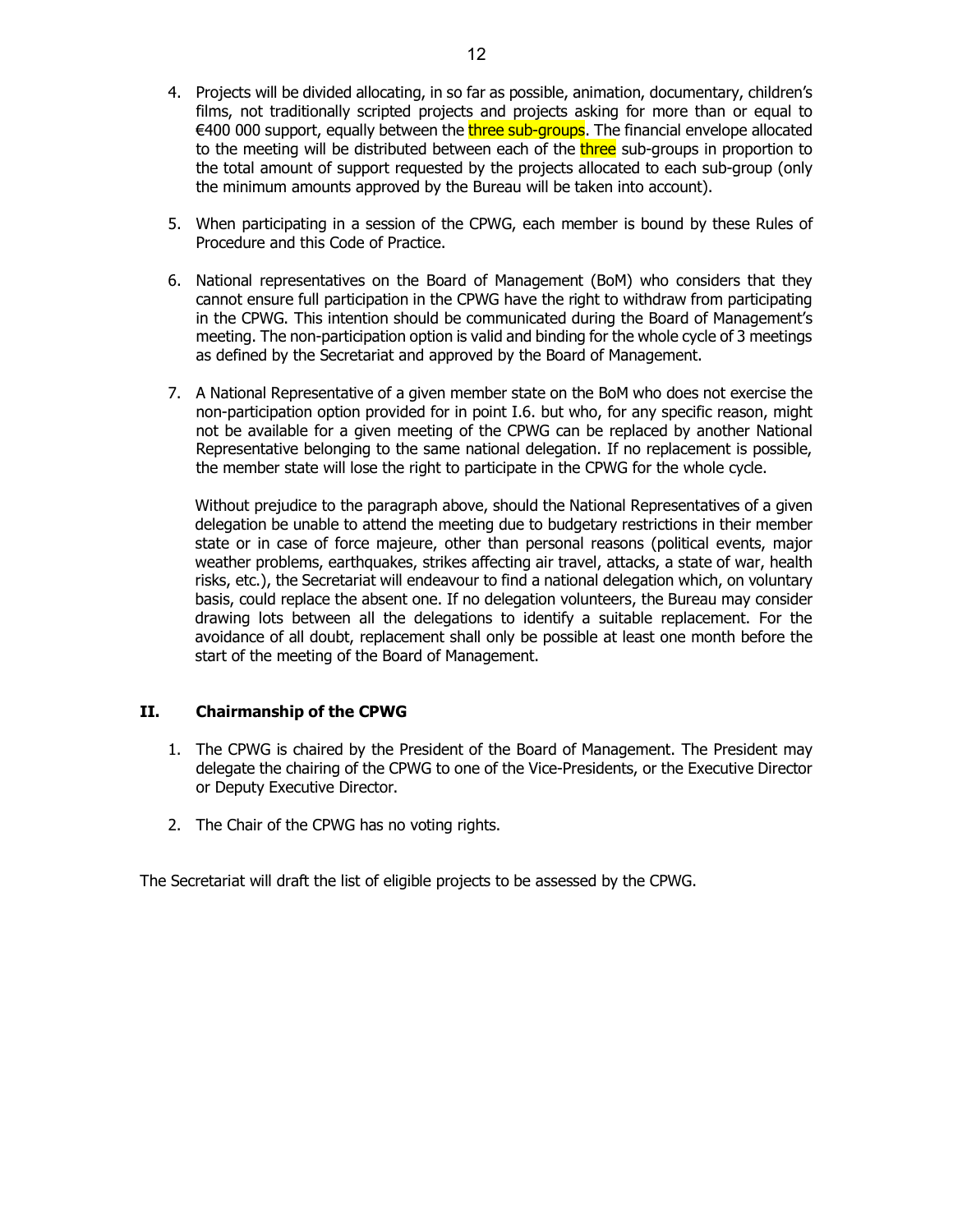#### **III. Role of the members in the CPWG**

- 1. Each member shall act in a responsible, professional and impartial manner, by respecting the deadlines and, in general, contributing to the smooth and efficient functioning of the selection procedure.
- 2. Each member of the CPWG shall do his/her utmost to analyse and evaluate thoroughly the projects included on the agenda, on the basis of all documents, materials and information available, including in particular:
	- the script;
	- all other documents provided by applicants, including the synopsis, treatment, descriptions of characters and the directors' and producers' notes, as well as the information concerning the professional background of the co-producers, directors, authors and creative and technical teams;
	- the readers' reports and the analyses provided by the Secretariat;
	- the visual materials provided by the applicants;
	- any other appropriate information sources or materials, at the member's own initiative.
- 3. Each member of the CPWG shall evaluate the projects by applying the Selection Criteria set forth in article 3.2.2 of the Rules governing support for co-productions only. In so doing, each member must make use of the Evaluation Form (EF) attached to these Rules of Procedure and Code of Practice. When applying the Selection Criteria, the Chair may actively intervene in the debate to ensure that all criteria are taken into consideration.
- 4. Each member of the CPWG shall in any case refrain from basing his/her evaluation and voting on any other considerations than the above-mentioned criteria.

## **IV. During the CPWG meeting**

- 1. Where possible, members of the CPWG who are also acting as national representatives of the co-producing countries of a project shall sit together, during the discussions, with the representatives of the other co-producing countries.
- 2. Each project is examined and discussed with the national representatives of the co-producing countries in a 25-minute timeslot. Should the Bureau so decide, the time slot-may be reduced to 20 minutes. A vote is taken thereafter.
- 3. For the examination, discussion and voting in relation to each project, the following shall apply: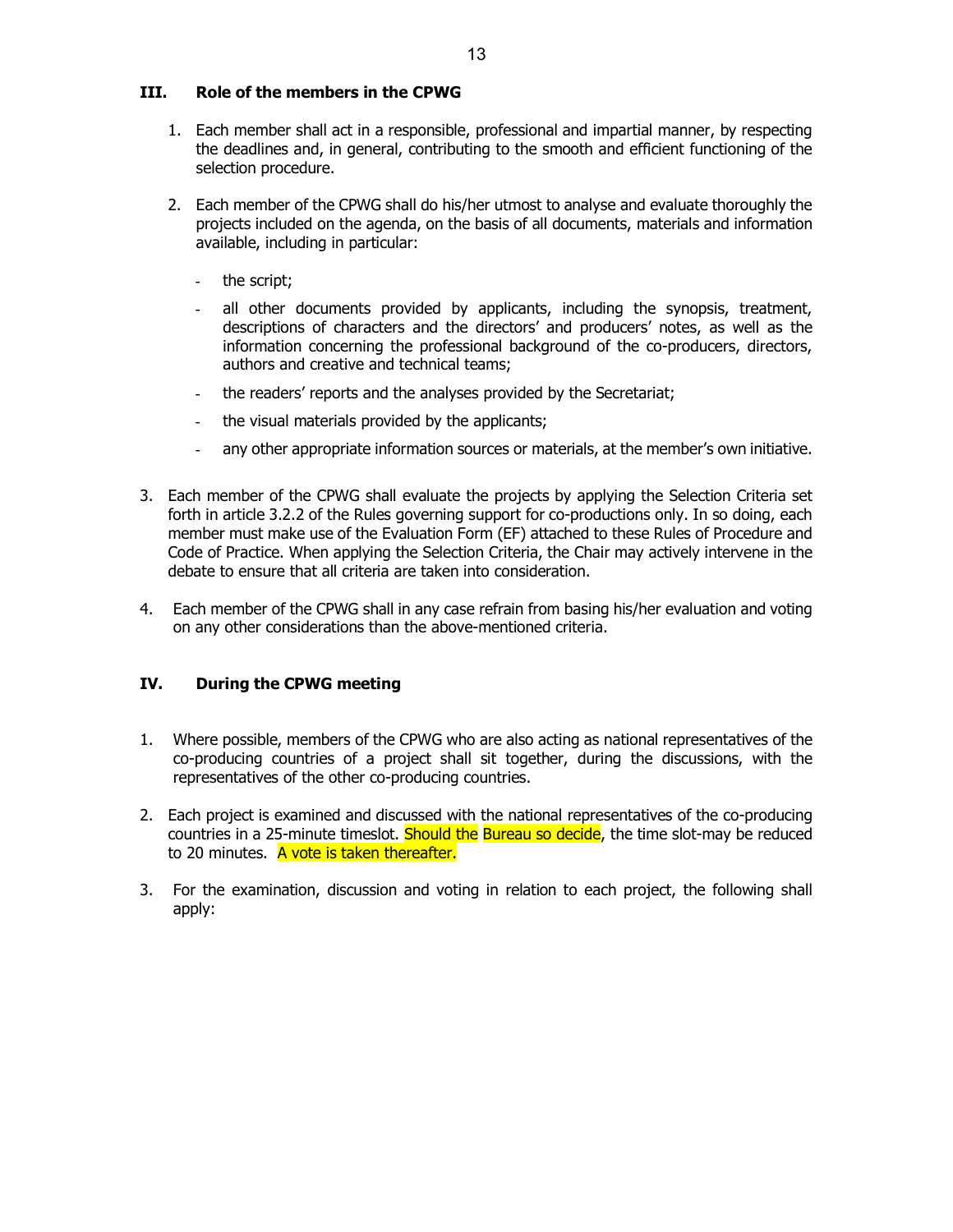Stage 1 - In the presence of the national representatives of the co-producing countries:

- a) The Secretariat provides a short presentation of the project, highlighting the relevant legal, financial and technical aspects of the co-production and pointing out the strengths and weaknesses of the project.
- b) One representative of the co-producing countries introduces the project. Artistic and/or production elements may be presented (max. 3 minutes).
- c) Subsequently, the Chair opens a discussion involving all the CPWG Members on both the artistic and production aspects of the project. Each member shall briefly express and explain his/her opinion and put questions to representatives of the co-producing countries, fellow CPWG Members and/or the Secretariat. Repetition must be avoided.
- d) The Chair gives the floor to the national representatives of the co-producing countries. If a member of the CPWG is also concerned in the project as a national representative, he/she shall speak only in this role. Without prejudice to the preceding, should the Bureau decide that the timeslot per project cannot be longer than 20 minutes, only one representative of the co-producing countries will be given the floor.

Stage 2 – In the absence of the national representatives of the co-producing countries:

- e) Members of the CPWG express their opinion on the project using the following quantitative scale:
	- $1-2 =$  non-priority  $3-4$  = possible minus  $5-6 =$  possible  $7-8$  = possible plus  $9-10 =$  priority

Representatives of the co-producing countries involved in the project shall abstain from voting.

- f) The opinion shall be delivered to the Secretariat in written form or electronically, immediately after the discussion and the evaluation of each project.
- g) The final score of the project shall be calculated by dividing the total votes by the number of voting members, excluding the members of the co-producing countries.
- h) The Secretariat will disclose the votes expressed only after all the projects have been assessed.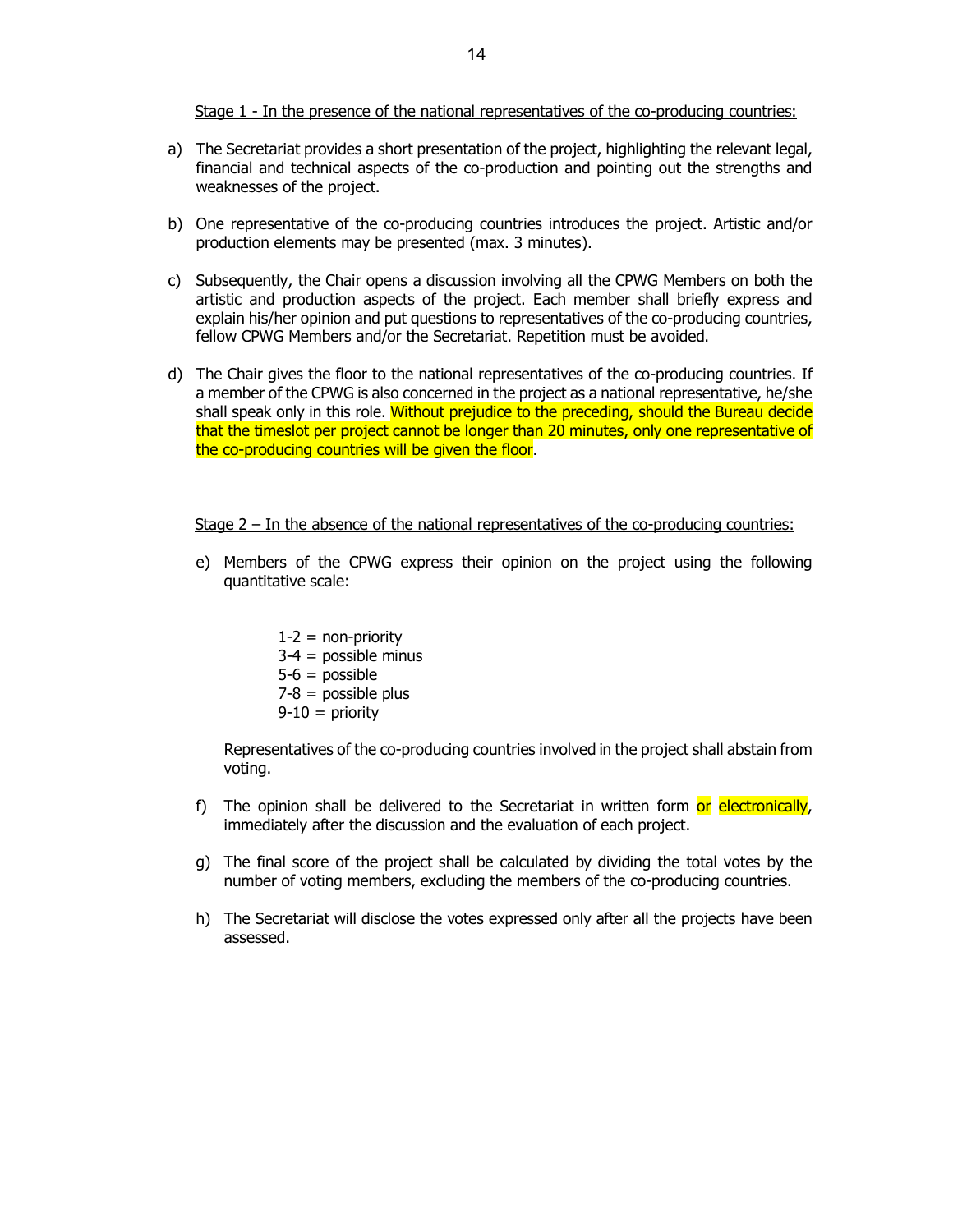Stage 3 – After the discussion of the last project on the agenda:

- i) The Secretariat calculates (for each sub-group) the final score per project, drafts the complete list of projects sorted by score in descending order and makes available a table including the breakdown of the votes.
- j) The CPWG adopts a final list of recommendations to the Board of Management. The list will show projects as recommended or not recommended for support, with the score allocated to each project ranked by reference order (for all the projects, by CPWG sub-group), together with the list of recommendations by CPWG sub-group in descending order of the average votes obtained in the CPWG, and the gender statistics.
- k) The recommendations for support shall take into account the available budgetary appropriation for the particular meeting.
- l) If two or several projects receive the same score and the budget available does not allow to support them all, priority will be given to the project (s) directed by a woman (by women).

## **V. Confidentiality**

The composition of each working group, and all the proceedings and documents of the CPWG and the Secretariat are subject to strict confidentiality among all the participants in the CPWG, including its members, the national representatives of co-producing countries, observers, the Secretariat and the Chair.

#### **VI. Governing Body**

1. The Bureau shall monitor the implementation of the Rules of Procedure and Code of Practice.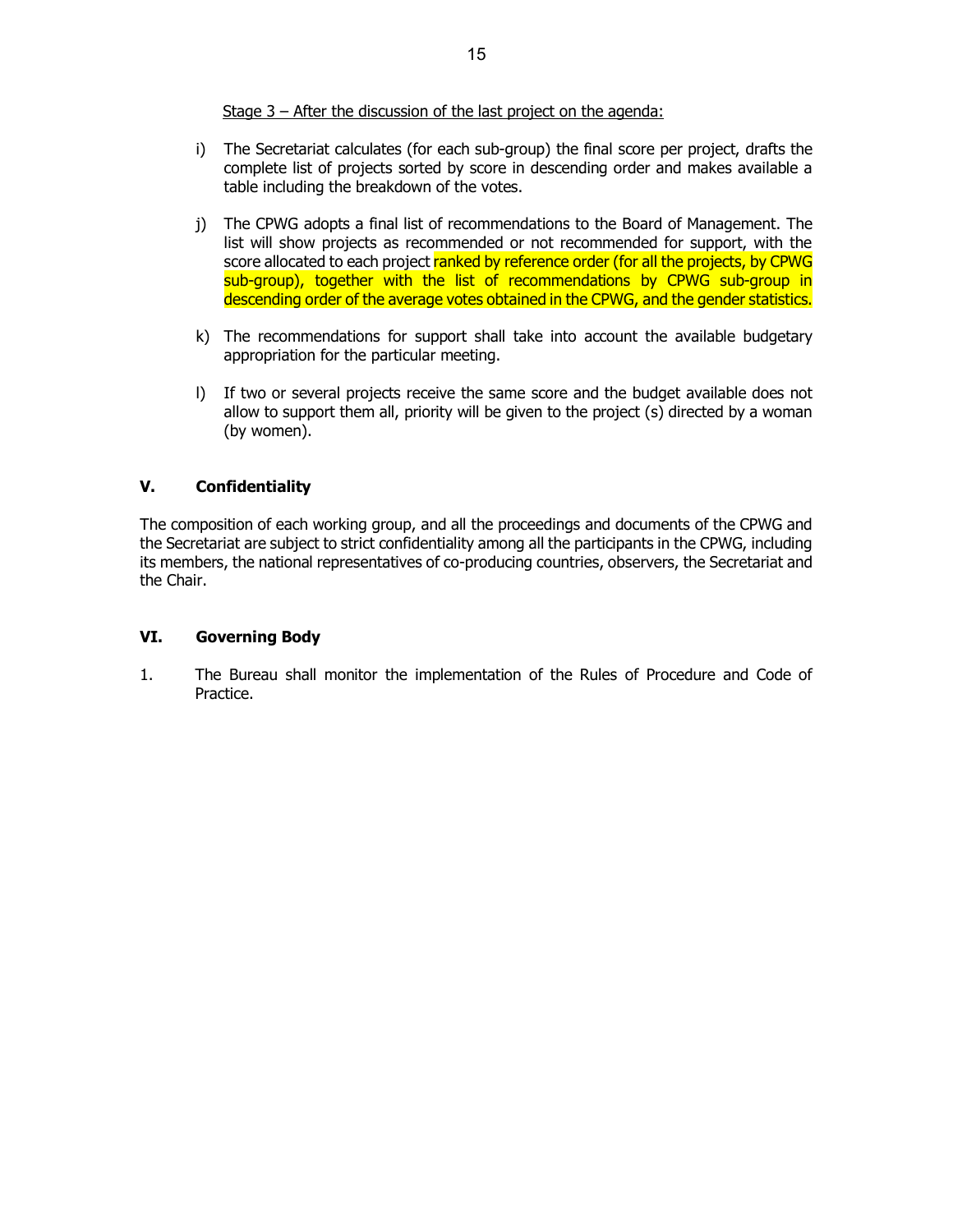# **EURIMAGES Co-production Working Group- Evaluation Form**

| Quality and originality of the script                                              |
|------------------------------------------------------------------------------------|
|                                                                                    |
|                                                                                    |
|                                                                                    |
|                                                                                    |
|                                                                                    |
|                                                                                    |
|                                                                                    |
|                                                                                    |
|                                                                                    |
| Vision and style of the director                                                   |
|                                                                                    |
|                                                                                    |
|                                                                                    |
|                                                                                    |
|                                                                                    |
|                                                                                    |
|                                                                                    |
| Contribution of the team involved and level of artistic and technical co-operation |
|                                                                                    |
|                                                                                    |
|                                                                                    |
|                                                                                    |
|                                                                                    |
|                                                                                    |
| Consistency and level of confirmed financing                                       |
|                                                                                    |
|                                                                                    |
|                                                                                    |
|                                                                                    |
|                                                                                    |
|                                                                                    |
|                                                                                    |
| Circulation potential ((festivals, distribution, audience)                         |
|                                                                                    |
|                                                                                    |
|                                                                                    |
|                                                                                    |
|                                                                                    |
|                                                                                    |
|                                                                                    |
|                                                                                    |
| Adherence to the values and aims of the Council of Europe                          |
|                                                                                    |
|                                                                                    |
|                                                                                    |
|                                                                                    |
|                                                                                    |
|                                                                                    |
|                                                                                    |
|                                                                                    |
| <b>Conclusion:</b>                                                                 |
|                                                                                    |
|                                                                                    |
|                                                                                    |
|                                                                                    |
|                                                                                    |